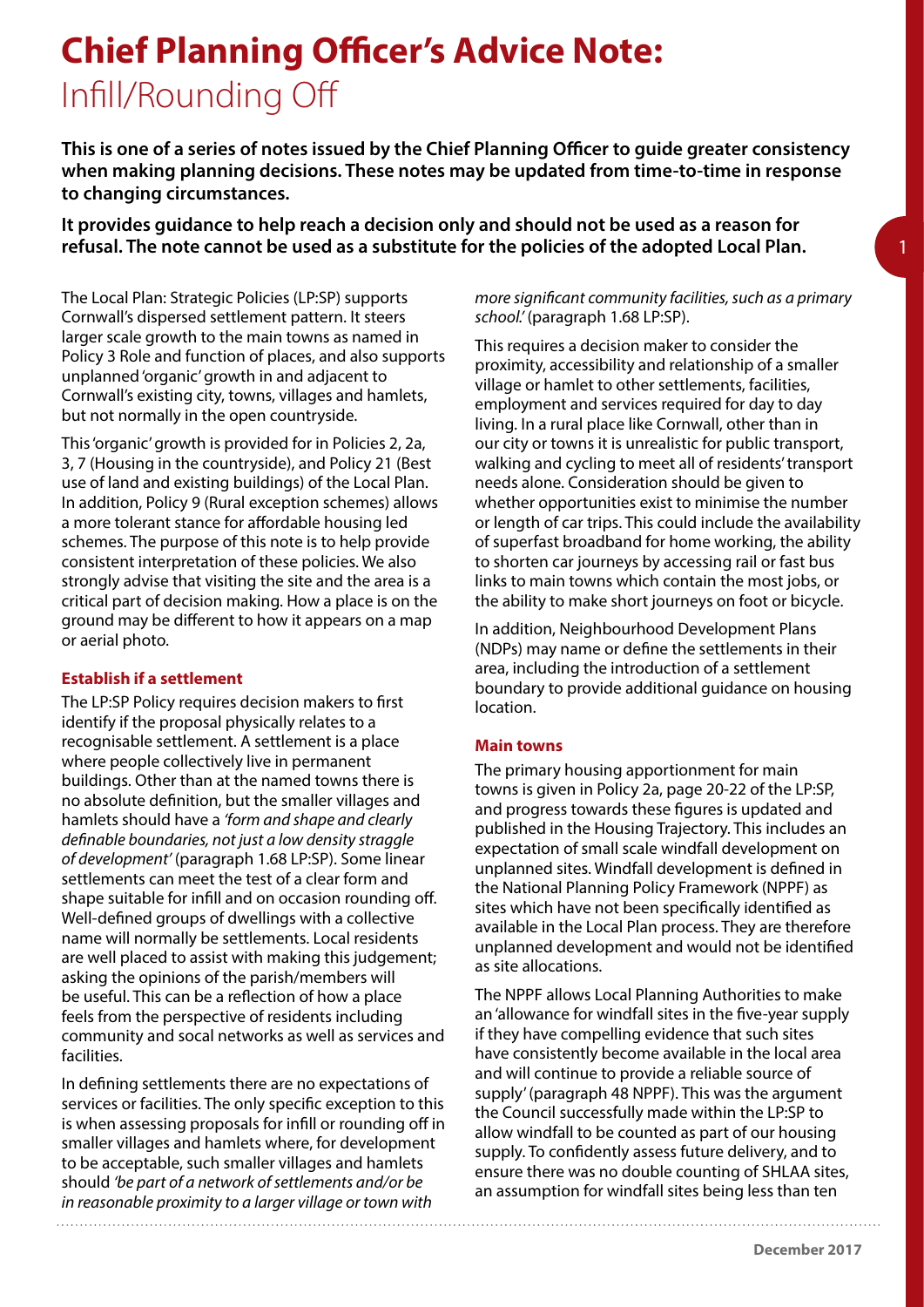The ongoing delivery of the LP:SP housing target requires delivery on unplanned (windfall) sites in the main towns; this may be on sites significantly larger than 10 dwellings. Neither is it intended that all sites over 10 dwellings must be managed through allocations within the Allocations DPD or NDPs. Site allocations are required to ensure delivery of the housing apportionment in line with the settlement strategy outlined in Policy 2 (Spatial strategy). They do not preclude other windfall development coming forward, but their location or layout should not prevent planned sites being delivered. As with smaller towns and villages, this windfall development is anticipated to include appropriately scaled infilling, re-use of previously developed land and rounding off opportunities, and these should be considered against Policy 8 for affordable housing purposes.

# **Appropriate scale**

The decision-maker should consider the proposal in relation to the role and function of that place (LP:SP Policies 2 and 3). Proposals should be of a scale and nature to be considered 'organic' growth appropriate to the character, role and needs of the community (LP:SP 1.64). Decision makers will need to balance other considerations and consider when rounding off becomes disproportionate to the size of settlement or housing target. Larger developments should be considered to be of a strategic nature, relative to the settlement, and should be plan led either through Site Allocations DPD or NDPs and should not be considered to be rounding off or infill.

NDPs will normally have considered infilling and rounding off opportunities, if preparing a settlement boundary, and additional sites will need discussion with the relevant Local Council. NDPs form part of the statutory planning policy framework, so long as they demonstrate that provision of new housing can be met they provide the most up to date and detailed policy for local areas.

All other development should be judged on its own merits in relation to the role and function of the place it relates to. It should not perpetuate unfettered incremental growth in excess of the housing need of a settlement as identified through the LP:SP policies. Evidence of an affordable housing need at any settlement does not necessarily provide a measure of 'appropriate scale' for rounding off and infill purposes. Larger scale schemes should be brought forward on

a plan led basis through the Site Allocations DPD or NDP process.

The LP:SP provides specific advice in relation to infill development in smaller villages and hamlets where advice at paragraph 1.68 indicates that 1 or 2 dwellings is an appropriate scale.

# **Rounding off**

After considering the policy stipulation about scale, a key consideration is rounding off. Rounding off provides a symmetry or completion to a settlement boundary, it is not intended to facilitate continued incremental growth. When making a judgement on rounding off, the decision maker needs to review the settlement and the surrounding area by visiting the site as well as reviewing maps and photographs to understand where the physical and logical boundaries of the existing settlement are. Rounding off development should not visually extend development into the open countryside and should be predominantly enclosed by edging features. The boundaries of some settlements can be irregular and edges can include lower density development, large gardens that are important to the character and setting of the settlement and previously developed land. A judgement will be required on a case by case basis whether a site has the appearance of being within the physical boundaries of that settlement. The presence of definite boundaries, landscape features, the history and nature of the land, whether it is despoiled, degraded, derelict or contaminated, existing development and topography will be important considerations in this respect.

Proposals must be adjacent to existing development and be contained within long standing and enclosing boundary features, for example, a road, Cornish hedge or stream. Suitable sites are likely to be surrounded on at least two sides by existing built development. Development resulting in the creation of a further site for rounding off is unlikely to be rounding off in itself.

In contrast, Policy 9 (Rural exceptions sites) is not restricted to this enclosed site characteristics.

# **Infill**

This is development that would fill a gap in an otherwise continuous frontage which will normally be a road frontage. The layout and density of the development should be in character with and similar to others in the continuous frontage. Development should not diminish a large gap that is considered important to the setting of the settlement. Paragraph 1.67 notes that the large gaps between the urban edge of a settlement and other isolated dwellings are